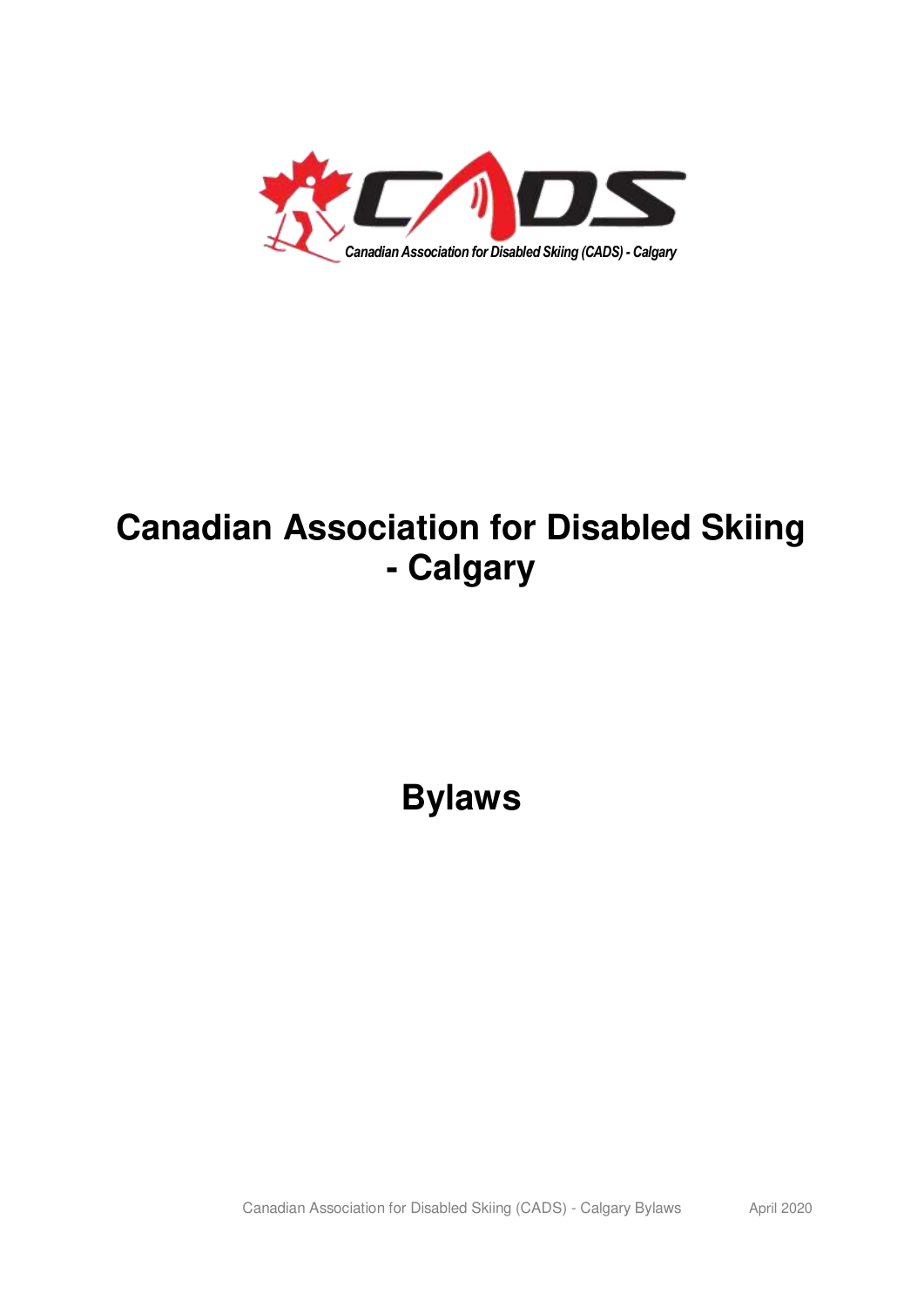# **CANADIAN ASSOCIATION FOR DISABLED SKIING - CALGARY BYLAWS**

# **ARTICLE 1 – PREAMBLE**

- 1.1 The name of the Society is Canadian Association for Disabled Skiing Calgary.
- 1.2 This document details the general bylaws of Canadian Association for Disabled Skiing Calgary. These bylaws regulate the transaction of business and affairs of the Society.

# **ARTICLE 2 – DEFINING AND INTERPRETING THE BYLAWS**

# **2.1 Definitions**

In these Bylaws, the following words have these meanings:

- 2.1.1 **CADS CALGARY** and **Canadian Adaptive Snowsports Calgary** means the Canadian Association for Disabled Skiing - Calgary.
- 2.1.2 **Society** and **Association** means the Canadian Association for Disabled Skiing Calgary.
- 2.1.3 **Act** means the Societies Act R.S.A. 2000, Chapter S-14 as amended, or any statue substituted for the Act.
- 2.1.4 **Bylaws** mean the Bylaws of the Society as amended.
- 2.1.5 **Annual General Meeting** means the annual general meeting described in Article 4.1.
- 2.1.6 **General Meeting** means the Annual General Meeting or a General Meeting.
- 2.1.7 **Board** means the Board of Directors of the Society.
- 2.1.8 **Executive** means the Officers of the Board.
- 2.1.9 **Director** means any person elected or appointed to the Board.
- 2.1.10 **Officer** means any Director listed in Article 5.2.
- 2.1.11 **Member** means a Member of the Society as defined in Article 3.2.
- 2.1.12 **Ex-Officio** means "by virtue of one's position". Without exception, ex-officio members have exactly the same rights and privileges, as do all other members, including the right to vote.
- 2.1.13 **Registered Office** means the registered office for the Society.
- 2.1.14 **Register of Members** means the registry maintained by the Board of Directors containing the names of the Members of the Society.
- 2.1.15 **Special Meeting** means the special meeting described in Article 4.1.2
- 2.1.16 **Special Resolution** means:
	- a. A resolution passed at a General Meeting of the membership of the Society. There must be thirty (30) days' notice for this meeting. The notice must state the proposed resolution. There must be approval by a vote of 75% of the voting Members who vote in person or, where proxies are permitted, by proxy.
	- b. A resolution proposed and passed as a Special Resolution at a General Meeting of which less than 30 days' notice has been given, if all the members entitled to attend and vote at the General Meeting so agree.
	- c. A resolution consented to in writing by all of the members who would have been entitled at a general meeting to vote on the resolution in person or, where proxies are permitted, by proxy.
- 2.1.17 **Voting Member** means a Member entitled to vote at a general meeting or special meeting of the Society as defined in Article 3.5.3.
- 2.1.18 **Policy Manual** is to provide instructional guidance on the day to day operations. These policies shall be approved by a majority vote of the Board of Directors.

# **2.2 Conflicts with the Act and Regulations**

- 2.2.1 **These bylaws are subordinate to the Act and Regulations**, and shall not be interpreted as permitting any action that is prohibited by the Act or Regulations. Where the Bylaws are more restrictive than the Act or Regulations, the Bylaws shall bind the Society.
- 2.2.2 Any provisions not included in these Bylaws shall be regulated by the provisions in the Act and the Regulations.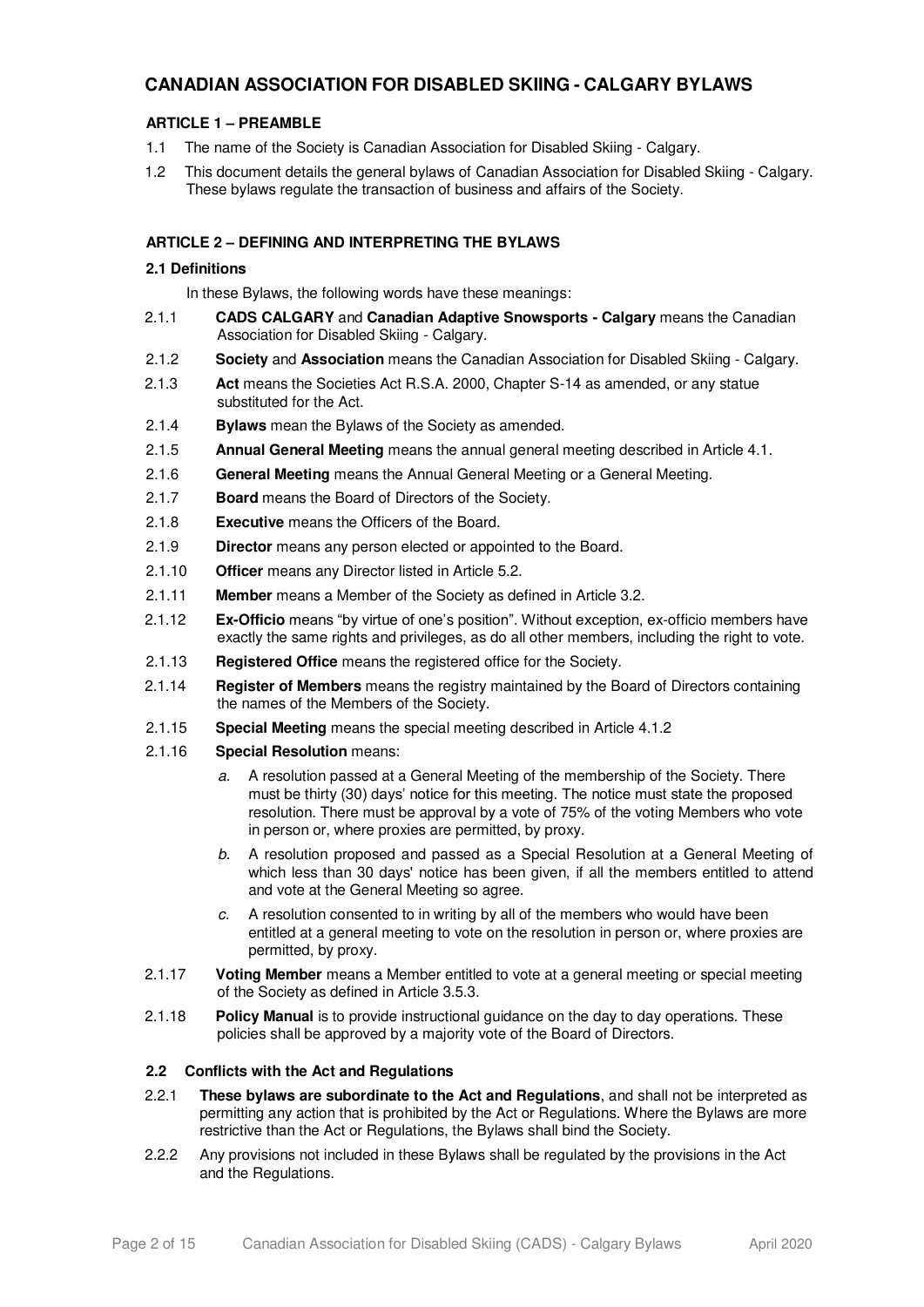# **2.3 Interpretation**

The following rules of interpretation must be applied in interpreting these Bylaws.

- 2.3.1 **Singular and Plural:** words indicating the singular number also include the plural, and viceversa.
- 2.3.2 **Gender-neutral, Masculine, and Feminine:** words that are gender-neutral also include the masculine gender and/or the feminine gender and vice versa.
- 2.3.3 **Corporation:** words indicating persons also include corporations.
- 2.3.4 **Headings** are for convenience only. They do not affect the interpretation of these Bylaws.
- 2.3.5 **Liberal Interpretation**: these Bylaws must be interpreted broadly and generously.

# **ARTICLE 3 – MEMBERSHIP**

#### **3.1 Membership Year**

The membership year extends from September 1 of a given year through to August 31 of the subsequent calendar year.

# **3.2 Classification of Members**

There shall be four (4) classes of membership.

# 3.2.1 **Active Members**

Any individual who regularly takes part in the activities of the Society within the geographic boundaries of the Province of Alberta is eligible to be an active member with full privileges.

# 3.2.2 **Affiliate Member**

Any interested individual or group who is not a regular participant of the Society is eligible to be an affiliate member. An affiliate member shall be entitled to all the rights and privileges of an Active Member.

# 3.2.3 **Supporting Member**

Any interested individual or group who is not a regular participant of the Society is eligible to be a supporting member. A supporting member shall be entitled to all the privileges of the Society except those of making motions, voting and holding office. Single day memberships shall be considered Supporting Members.

#### 3.2.4 **Honorary Members**

- a. Upon majority vote of the Board of Directors, an honorary membership can be conferred upon any individual who has performed some distinguished service to the Society.
- b. Honorary memberships may be granted in each membership year.
- c. The period of membership is for one membership year and it may be renewed.
- $d.$  An honorary member shall have none of the obligations of membership in the Society, but shall be entitled to all the privileges except those of making motions, of voting and of holding office.

#### **3.3 Admission of Members**

Any individual may become a Member in the appropriate category by meeting the requirements in Article 3**.**2. The individual will be entered as a Member under the appropriate category in the Register of Members.

# **3.4 Membership Fees**

- 3.4.1 Setting Membership Fees
	- a. The Board decides annual membership fees for Active members, Affiliate Members and Supporting members.
	- b. There are no membership fees for Honorary members.

# 3.4.2 Payment Date for Fees

The annual membership fees must be paid on or before thirty-two (32) days prior to the first Special Meeting or AGM of the Society in each Membership Year.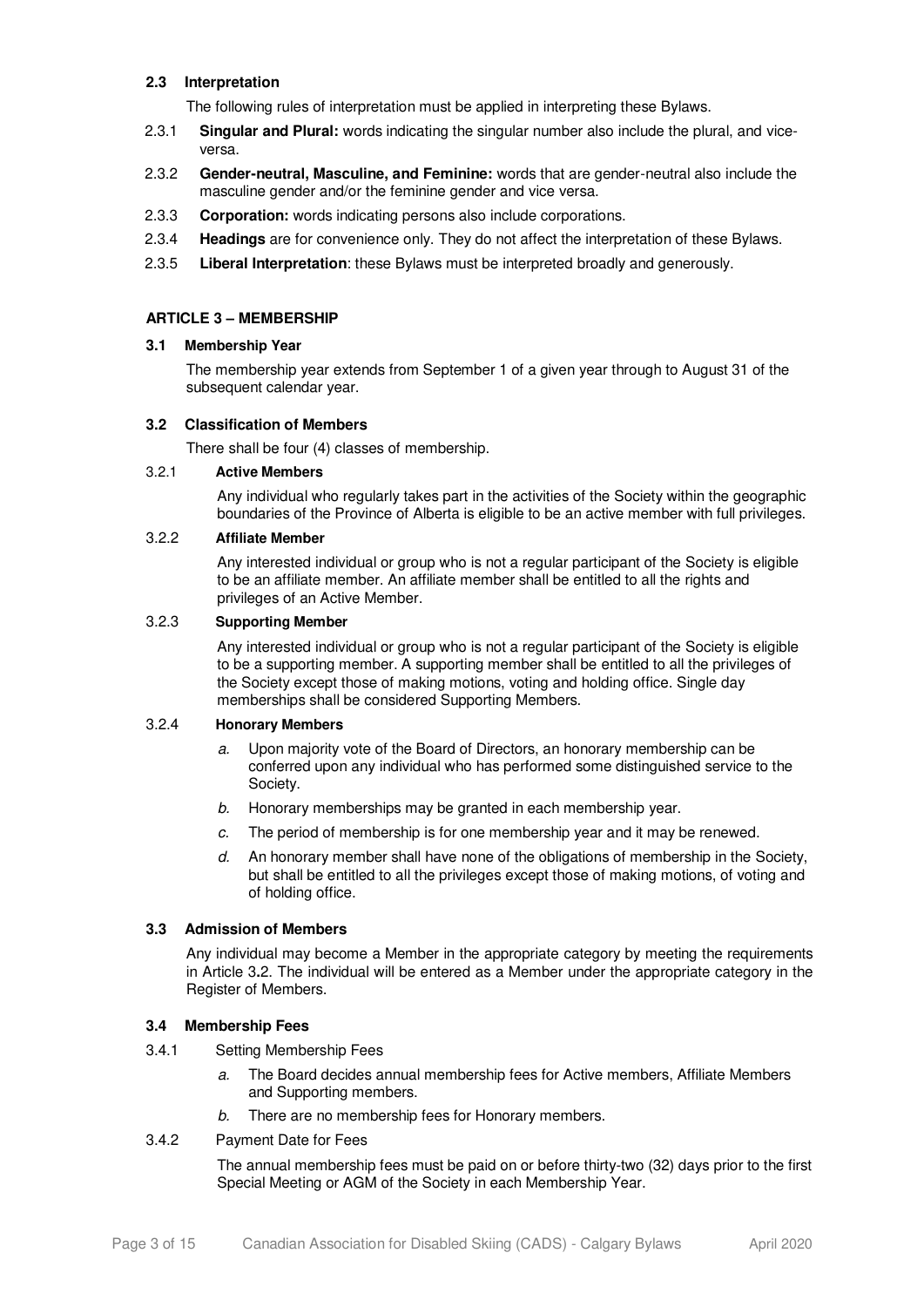# **3.5 Rights and Privileges of Members**

- 3.5.1 One membership shall cover membership in both CADS-Calgary as well as Canadian Adaptive Snowsports and Canadian Adaptive Snowsports – Alberta Association.
- 3.5.2 Any member in good standing is entitled to:
	- a. receive notice of meetings of the Society;
	- b. attend any meeting of the Society;
	- c. speak at any meeting of the Society; and,
	- $d.$  exercise other rights and privileges given to Members in these bylaws.

## 3.5.3 Voting Members

The only Members who are eligible to vote at meetings of the Society are Active Members or Affiliate Members or Honorary Members of the Society in good standing who are at least eighteen (18) years of age or older.

# 3.5.4 Numbers of Votes

A voting Member is entitled to one (1) vote at annual, general and special meetings of the Society.

3.5.5 Member in Good Standing

A Member is in good standing when:

- a. the Member has paid membership fees or other required fees to the Society or is an Honorary Member; and,
- b. the Member is not suspended as a Member as provided for under Article 3.6

# **3.6 Suspension from Membership**

3.6.1 Decision to Suspend

The Board may suspend a Member's membership for not more than three (3) months, for one or more of the following reasons:

- a. if the Member has failed to abide by the bylaws;
- b. if the Member has been disloyal to the Society;
- c. if the Member has disrupted meetings or functions of the Society; or
- $d.$  if the Member has done or failed to do anything judged to be found harmful to the Society.
- 3.6.2 Notice to the Member
	- a. The affected Member will receive written notice of the Board's intention to deal with the question of whether or not that Member should be suspended.
	- b. The Member will receive at least fourteen (14) days' notice before the Special Meeting.
	- c. The notice will be either:
		- i. sent by single registered mail to the last known address of the Member shown in the Register of Members of the Society; or,
		- ii. delivered, in person, by an Officer of the Board.
	- d. The notice will state the reasons why suspension is being considered.
- 3.6.3 Decision of the Board
	- a. The Member will have an opportunity to make a written submission to the Board to address the matter.
	- b. The Board will determine how the matter will be dealt with, and may limit the time given to the Member to supply a written submission to the Board.
	- c. The Board may exclude the Member from its discussion of the matter, including the deciding vote.
	- d. The decision of the Board is final.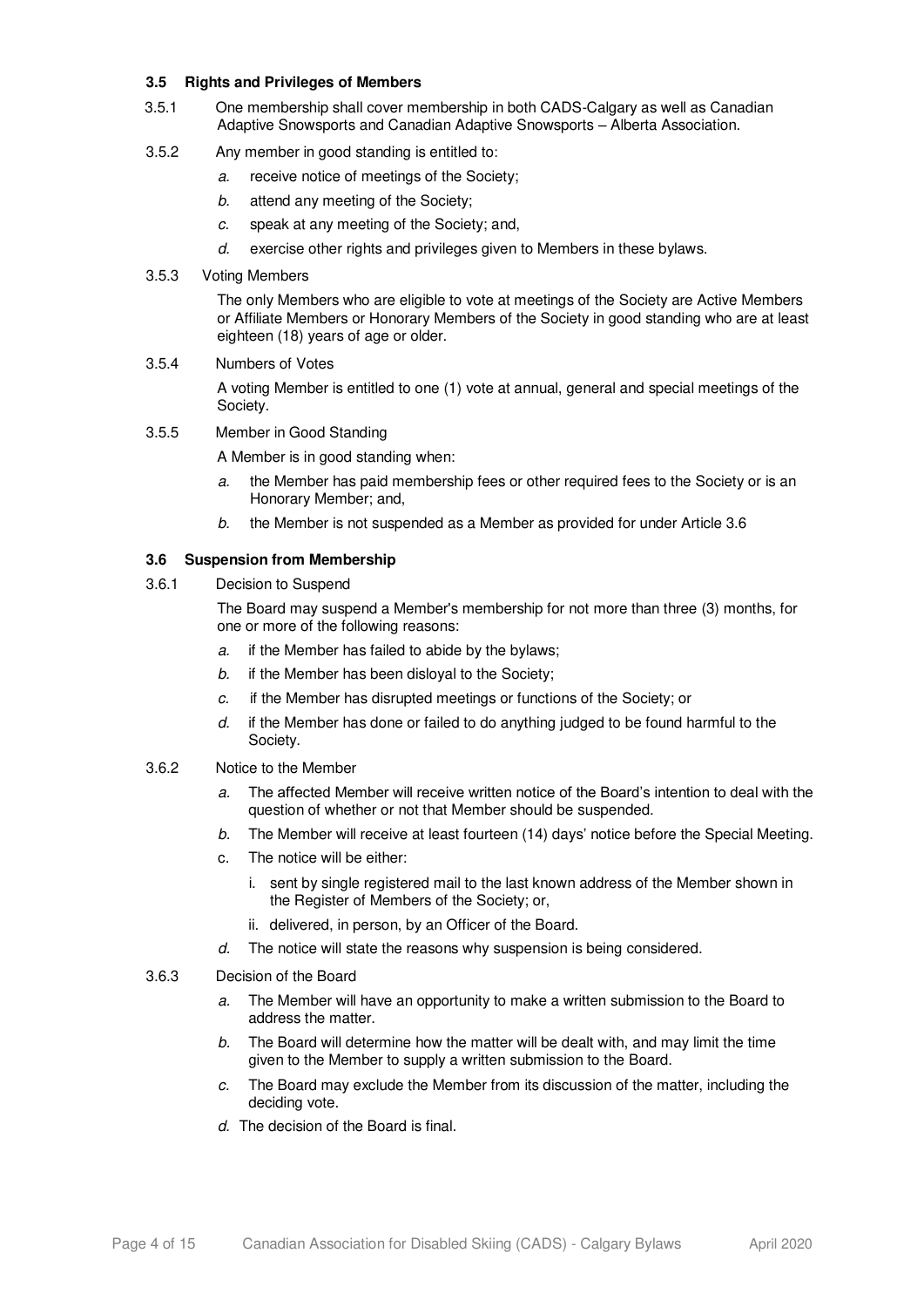# **3.7 Termination of Membership**

# 3.7.1 Resignation

- a. Any Member may resign from the Society by sending or delivering a written notice to the Secretary or Chairperson of the Society.
- b. Once the notice is received, the Member's name is removed from the Register of Members. The Member is considered to have ceased being a Member on the date their name is removed from the Register of Members.

# 3.7.2 Death

The membership of a Member is ended upon their death.

- 3.7.3 Deemed Withdrawal
	- a. If a Member has not paid the annual membership by the date due, the Member is considered to have submitted their resignation.
	- b. In this case, the name of the Member is removed from the Register of Members. The Member is considered to have ceased being a Member on the date their name is removed from the Register of Members.

# 3.7.4 Expulsion

- a. The Board may remove a member by majority vote on a motion to that effect (Removal Motion) held at least twenty-one (21) days following notice to the member of the Board's intention to hold the Removal Motion, with the member being allowed to make written submissions to the Board no later than 48 hours prior to voting on the Removal Motion.
- b. Within twenty-one (21) days of a decision on the Removal Motion, the Chairperson or their delegate shall notify the member subject to the Removal Motion of the outcome of the Removal Motion.
- $c.$  The Board's decision on the Removal Motion is final and binding on the member, without any further right of appeal.
- d. On passage of the Removal Motion, the name of the Member is removed from the Register of Members. The Member is considered to have ceased being a Member on the date their name is removed from the Register of the Members.

#### 3.7.5 Reimbursement of Membership Fees

No person whose membership has terminated shall receive reimbursement of their membership fees.

3.8.2 All rights and privileges cease upon the termination of membership in the Society regardless of the reason for termination of membership.

#### **3.8 Transferral of Membership**

3.8.1 No right or privilege of any Member in the Society is transferable to another person.

#### **3.9 Continued Liability for Debts Due**

Although a person's membership has terminated, he or she is liable for any debts owing to the Society at the date of ceasing to be a Member.

#### **3.10 Limitation on the Liability of Members**

No Member is, in their individual capacity, liable for any debt or liability of the Society.

#### **3.11 Membership with Canadian Adaptive Snowsports.**

This Society shall affiliate itself with the Canadian Adaptive Snowsports in its general goals and objectives, and shall be affiliated with Canadian Adaptive Snowsports-Alberta Association**.**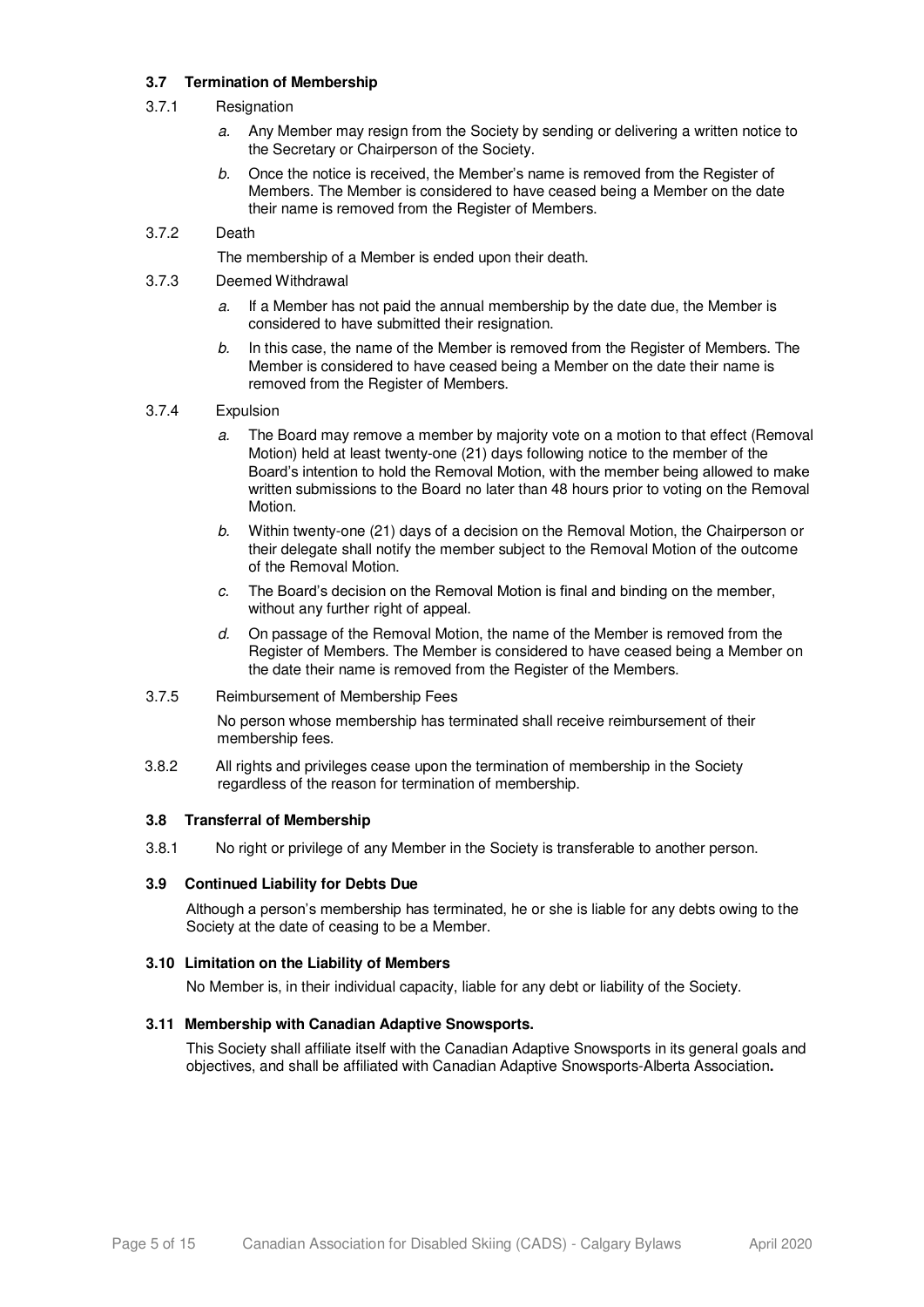## **ARTICLE 4 – MEETINGS OF THE SOCIETY**

#### **4.1 Calling of the Annual, General or Special Meeting**

- 4.1.1 Calling of the Annual General Meeting or a General Meeting
	- a. The Society holds its Annual General Meeting once per year but may hold any number of General Meetings throughout the year.
	- b. The place, day and time for the Annual General or any General Meeting shall be determined by the Board.
	- c. All Meetings shall take place within the geographical boundaries of Alberta unless, where permitted by the Board the Meeting is held electronically.

## 4.1.2 Calling of a Special Meeting

A Special Meeting may be called at any time:

- a. by a resolution of the Board of Directors to that effect; or
- b. on the written request of at least five (5) Directors. The request must be delivered to the Chairperson and must state the reason for the Special Meeting and the motion(s) intended to be submitted at this Special Meeting; or
- c. on the written request of at least twenty five (25) active voting members of the Society. The request must be delivered to the Chairperson and must state the reason for the Special Meeting and the motion(s) intended to be submitted at such Special Meeting.

# **4.2 Notice**

- a. Notice of an Annual, General or Special Meeting shall be communicated to each Member at least thirty (30) days before the date of the meeting.
- b. Notice may be communicated by any suitable means sanctioned by the Board and can include, but is not limited to the methods of postal and electronic mail.
- c. This notice states the place, date and time and general nature of the business to be transacted at the meeting.
- d. A Special Meeting of members may be held for any purpose on any date and at any time and at any place, without formal notice, if:
	- i. all the voting members of the Society present in person at such Special Meeting; or,
	- ii. if those members absent waive notice; or,
	- iii. if all the members of the Society entitled to vote, have signified their assent in writing to such a meeting being held in their absence.
- e. Notice of any meeting or any irregularity in any meeting or in the notice thereof may be waived by any member entitled to vote.

#### **4.3 Failure to Give Notice of meeting**

No action taken at a General meeting is invalid due to:

- a. accidental omission to give any notice to any Member;
- b. any Member not receiving any notice; or,
- c. any error in any notice that does not affect the meeting.

#### **4.4 Validity of Business Transacted at Meetings**

The accidental omission to give notice of any general meeting or non-receipt of any notice by any member shall not invalidate any resolution passed or any proceedings taken at any general or special meeting.

#### **4.5 Quorum**

Attendance by five percent (5%) of the Members including any represented proxy votes at an Annual, General or Special Meeting is considered a quorum.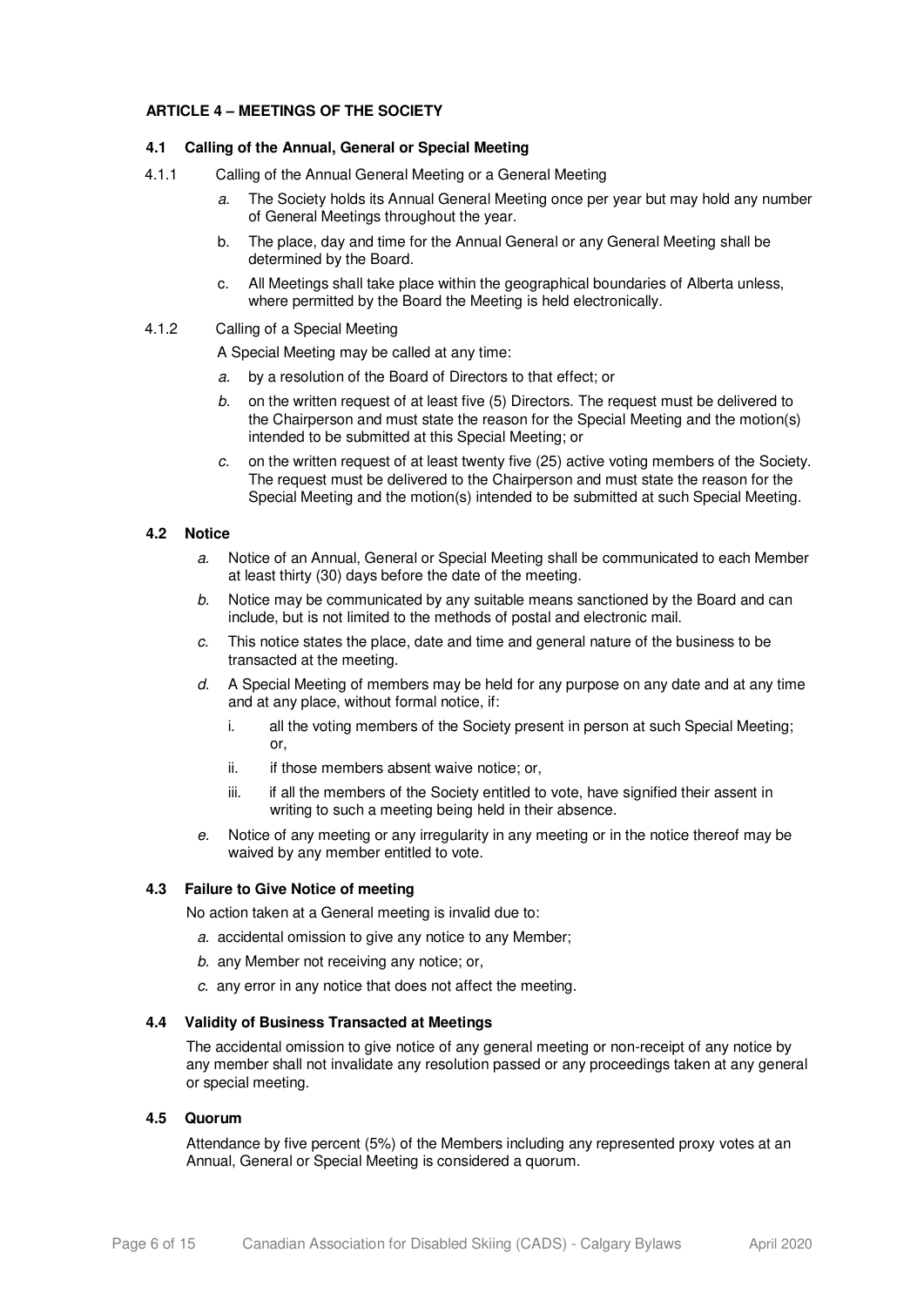# **4.6 Failure to Reach Quorum**

In the event that less than a quorum of the voting Members are present, including proxy votes, they shall not be empowered to conduct any business for the Society but shall have the authority to adjourn the meeting for a minimum of thirty (30) minutes. In the event that after the adjournment a quorum of voting Members are still not present as described, the meeting may reconvene and those voting Members actually present shall constitute the quorum for the transaction of the business of the Society that comes before it.

# **4.7 Agenda**

4.7.1 Agenda for the Annual General Meeting

The order of business at the Annual General Meeting shall be:

- a. Call to Order and roll call
- b. Approval of the minutes of the last Annual General Meeting
- c. Chairperson's Address
- d. Financial reports and statements
- e. Appointment of auditors
- f. Reports of committees and executive
- g. Amendments to bylaws
- h. General business
- i. New Business
- j. Election of Board of Directors
- k. Naming of location and date of next Annual General Meeting
- l. Adjournment.

#### 4.7.2 Agenda for General or Special Meetings

Only the matter(s) set out in the notice for the General or Special Meetings are considered at the General or Special Meeting, unless a unanimous vote of approval for the addition of new business is given by those present.

#### **4.8 Presiding Officer**

- a. The Chairperson chairs every Annual, General and Special Meeting of the Society.
- b. The Vice-Chairperson chairs in the absence of the Chairperson.
- c. If neither the Chairperson nor the Vice-Chairperson is present within one-half (1/2) hour after the set time for the meeting, the Members present choose one (1) of the Members to chair.

#### **4.9 Passing Motions**

- a. In all affairs of the Society, other than amendments to the bylaws and special resolutions, a simple majority of voting members in attendance at an Annual, General or Special meeting is sufficient to confirm any motion or resolution.
- b. A simple majority is defined as fifty percent (50%) of the voting members in attendance plus one (1).
- c. A tie vote results in the motion being defeated.

#### **4.10 Voting**

- a. Each Voting Member has one (1) vote.
- b. The Chair does not vote except in the situation of a tie vote wherein the Chair may optionally cast a deciding vote.
- c. A show of hands decides every vote at every meeting.
- $d.$  A ballot is used if at least five (5) voting Members request it. In such a case, the Chair may set the time, place and method for a ballot vote. The result of the ballot is the resolution of the General or Special Meeting.
- e. Members may withdraw their request for a ballot.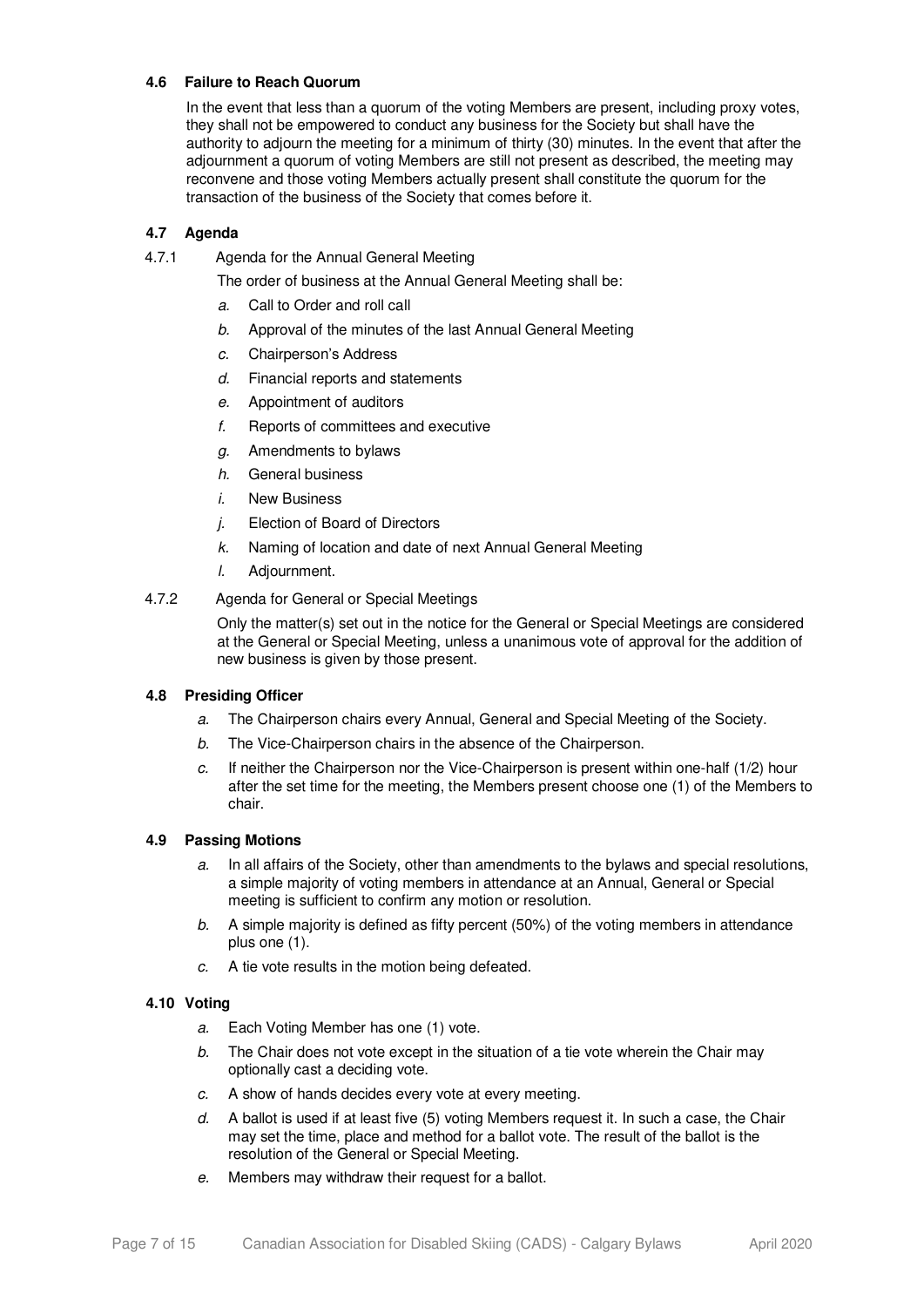- f. A simple majority of the votes of the Voting Members present decides each issue and resolution, unless the issue needs to be decided by a Special Resolution. If there is a tie vote, and if the Chair chooses not to vote, then the motion is defeated.
- $g.$  The Chair declares a resolution carried or lost. This statement is final, and the declaration does not have to include the number of votes for and against the resolution.
- h. The Chair decides any dispute on any vote. The Chair decides in good faith, and this decision is final.

#### 4.10.1 Proxy Voting

- a. Each Member entitled to vote in person at an Annual, General or Special Meeting is also permitted to vote by means of a proxy. A proxy entitles the person who is appointed by the delegate who shall be a Member of the Society, as the nominee of the delegate to attend and act at the meeting in the manner to the extent, and with the power, conferred by the proxy.
- b. All voting by proxy shall be on a written form accepted and approved by the Board of Directors, and proxies shall be registered before the start of the meeting.
- c. No one person shall be entitled to hold more than five (5) proxies at a meeting.
- 4.10.2 Electronic Voting

Each Member entitled to vote in person at an Annual, General or Special Meeting may also, where permitted by the Board, be allowed to vote electronically and will be considered to be "in attendance" for the vote.

# **4.11 Written Resolution of All the Voting Members**

- a. All Voting Members of the Society may agree to and sign a resolution.
- b. This resolution is as valid as one passed at a General or Special meeting.
- c. It is not necessary to give notice or to call a General or Special meeting.
- $d.$  The date on the resolution is the date it is passed.

## **4.12 Attendance by the Public**

- a. General Meetings of the Society are open to the public.
- b. A majority of the Members present may require any persons who are not Members to leave.

#### **4.13 Adjournment of a Meeting and the Resumption of an Adjourned Meeting**

4.13.1 Adjourning a Meeting

The Chair may adjourn any Meeting with the consent of a majority of the Members present at the meeting.

#### 4.13.2 Resuming an Adjourned Meeting

- a. A resumed Meeting may conduct only the unfinished business from the initial adjourned Meeting.
- b. No formal notice is necessary if the Meeting is adjourned for less than thirty (30) days but informal notice will be given to Members.
- c. The Society must give notice when a Meeting is adjourned for thirty  $(30)$  days or more. Notice must be the same as for any Meeting.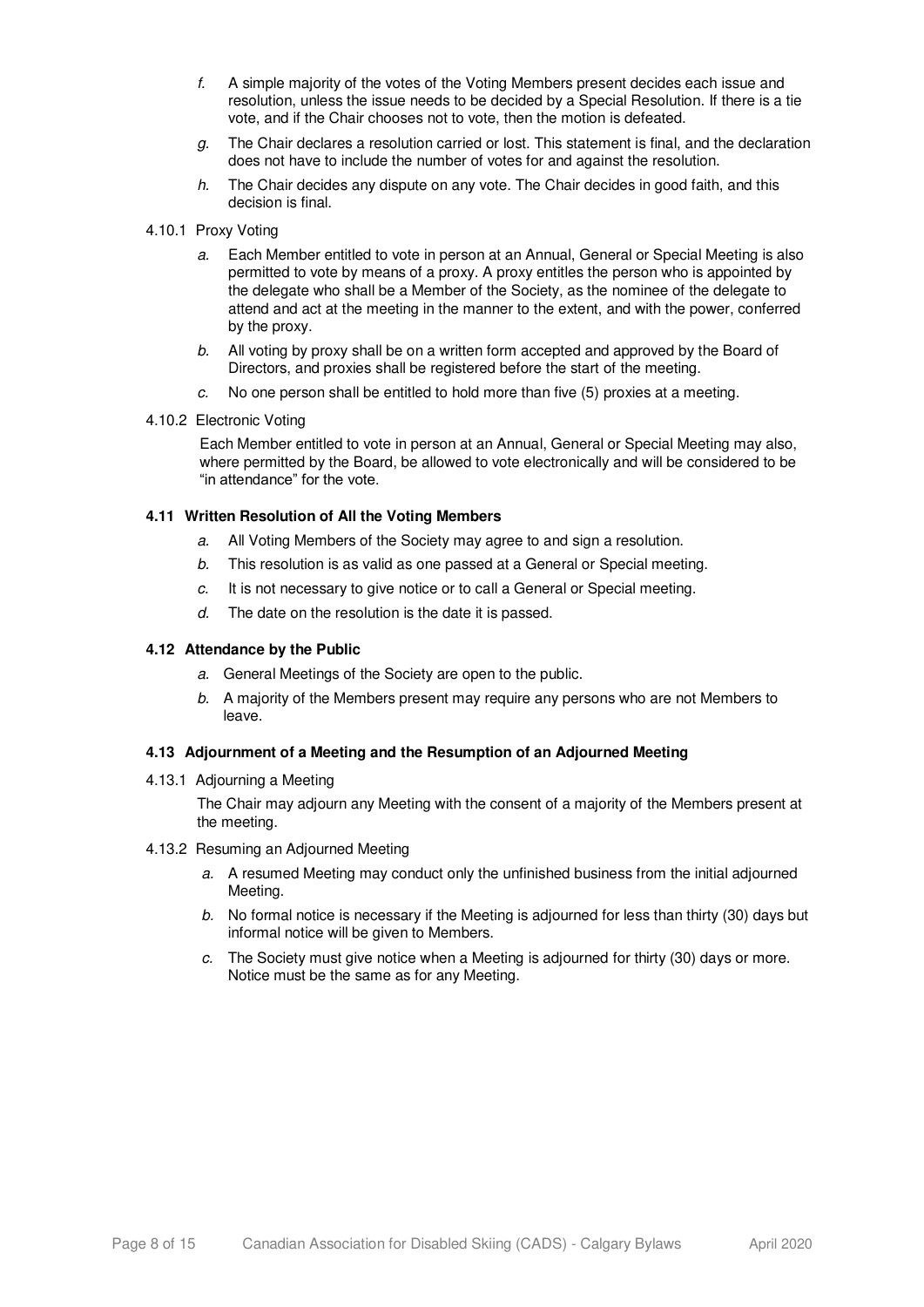## **ARTICLE 5 - THE GOVERNANACE OF THE SOCIETY**

## **5.1 The Board of Directors**

5.1.1 Governance and Management of the Society

The Board governs and manages the affairs of the Society. The Board may hire staff to carry out management functions under the direction and supervision of the Board.

5.1.2 Powers and Duties of the Board

The Board has the powers of the Society, except as stated in the Societies Act.

The powers and duties of the Board include:

- a. Promoting the objects of the Society;
- b. Promoting memberships in the Society;
- c. Hiring staff, to operate the Society;
- d. Regulating staff duties and setting their salaries;
- e. Maintaining and protecting the Society's assets and property;
- f. Approving an annual budget for the Society;
- g. Paying all expenses for operating and managing the Society;
- h. Paying persons for services and protecting persons from debts of the Society;
- $i.$  Investing any extra monies;
- $i.$  Financing the operations of the Society, and borrowing or raising monies;
- k. Making policies for managing and operating the Society;
- l. Approving all contracts for the Society;
- $m.$  Maintaining all accounts and financial records of the Society;
- n. Appointing auditors as necessary;
- o. Appointing legal counsel as necessary;
- $p.$  Making policies, rules and regulations for operating the Society and using its facilities and assets;
- $q<sub>z</sub>$  Selling, disposing of, or mortgaging any or all of the property of the Society; and
- $r.$  Without limiting the general responsibility of the Board, delegating its powers and duties to a Board Committee or the staff of the Society.
- 5.1.3 Composition of the Board
	- a. The Board is composed of a minimum of four (4) persons elected at the Annual General Meeting by the voting members of the Society.

The Board consists of the following positions:

- i. Chairperson
- ii. Vice-Chairperson
- iii. Treasurer
- iv. Secretary
- b. The immediate Past Chairperson of the Society shall be appointed as a Director Ex-Officio by their successor in office. This appointment shall be confirmed by the Directors immediately following the election of the Directors of the Society and shall be for a term of one (1) year.
- c. The Ski School Director of the Society shall be appointed as a Director Ex-Officio by the board on the recommendation of a Nomination Committee, consisting of an Officer of the Society and no fewer than three (3) Members, chaired by the incumbent in office. This appointment shall be confirmed for a term determined by the Directors immediately following the election of the Directors of the Society.
- d. In addition to members elected to the Board in the position of Officers of the Society, the Board may optionally consist of up to six (6) further elected Board Members at Large as deemed necessary.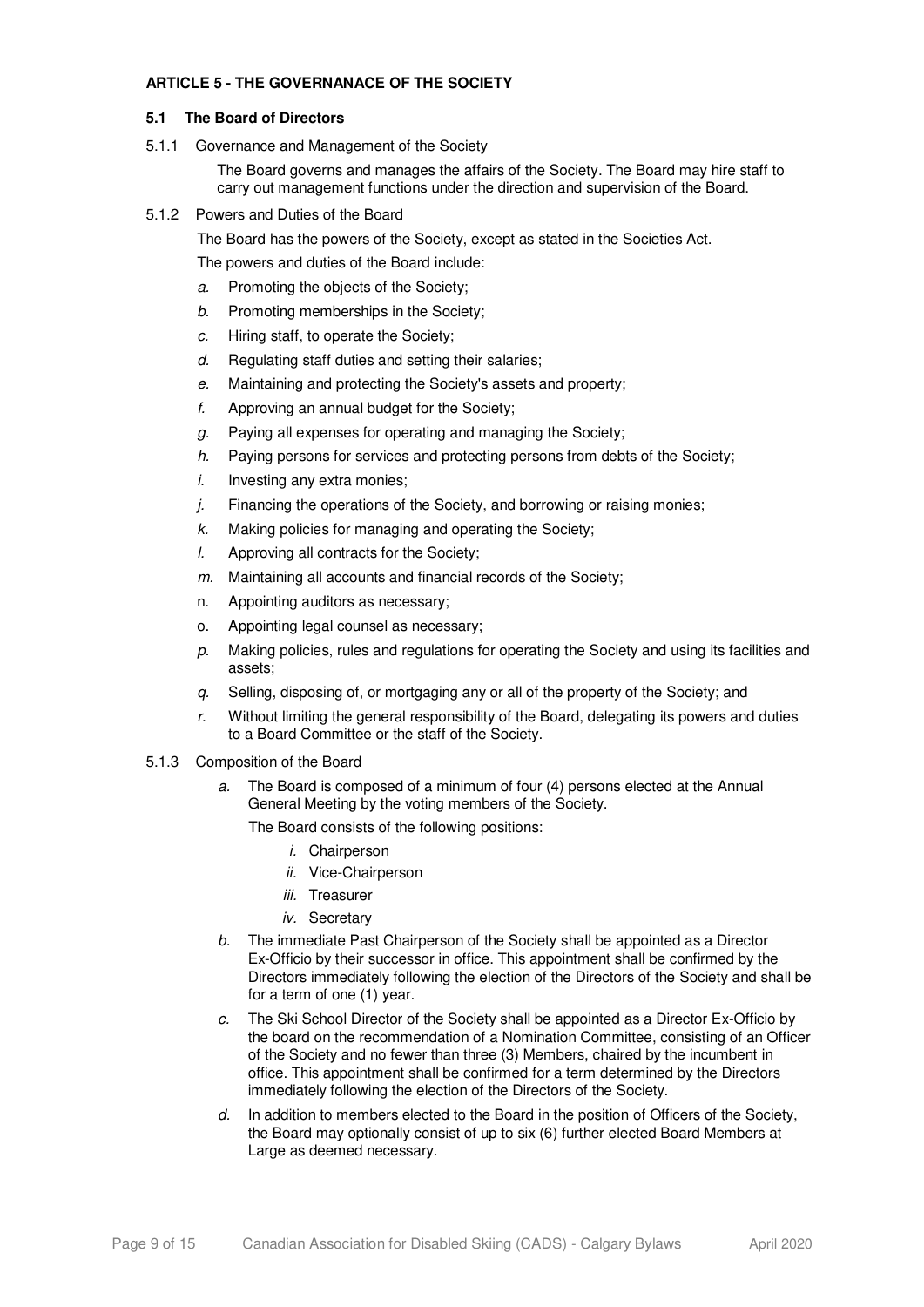- 5.1.4 Election of Directors and Term of Office
	- a. The Society shall elect at their Annual General Meeting the Directors in accordance with Article 5.1.3.
	- b. There shall be an election every year with half of the Board positions being elected each year. When circumstances create an imbalance, implementation of one year terms may be used to restore the balance.
	- c. The term of office for all Directors shall be for two (2) years unless one-year terms are required as per 5.1.4b.
	- d. Officers are to be appointed from among the members of the elected Board at the first meeting of the Board of Directors to be held within ninety (90) days following the Annual General Meeting.
	- e. Each Director or Officer takes office immediately following the Annual General Meeting.
	- f. Each Director or Officer must be an Active Member or Affiliate Member of the Society.
- 5.1.5 Resignation, Death or Removal of a Director or Officer
	- a. A Director or Officer, including the Chairperson, may resign from office by giving one (1) month's notice in writing. The resignation takes effect either at the end of the month's notice, or on the date the Board accepts the resignation.
	- b. Voting Members may remove any Director or Officer including the Chairperson before the end of term. There must be a majority vote at a Special Meeting called for this purpose.
	- c. When vacancies occur in the Board of Directors of the Society, caused by death, resignation, removal or otherwise, they shall be filled by the successor duly appointed or elected by the Board of Directors. A Director or Officer so appointed or elected shall hold the designated Board position for a period that expires at the next Annual General Meeting.
- 5.1.6 Meetings of the Board
	- a. The Board holds at least four (4) meetings each year or more often if deemed necessary.
	- b. The Chairperson calls the meetings. The Chairperson also calls a meeting if any two (2) Directors or Officers make a request in writing and state the business of the meeting.
	- c. Notice of board meeting
		- i. Seven (7) days' notice is required for Board meetings when notice is provided via postal mail to each Board member at the last known address of the Director as recorded in the Register of Members of the Society.
		- ii. Five (5) days' notice is required for Board meetings when notice is provided via telephone, or email to each Board member.
		- iii. Meetings of the Board of Directors may be held at any time without formal notice if all Directors and Officers are present or those absent waive notice or signify their consent in writing to the meeting being held in their absence.
	- d. At least four (4) Directors and/or Officers present at any Board meeting is a quorum.
	- e. If there is no quorum, the Chairperson has the authority to adjourn the meeting for a minimum of thirty (30) minutes. In the event that after the adjournment less than a majority of the Directors or Officers are present, the Chairperson has the authority to adjourn the meeting to a later date.
	- f. Each Director or Officer, including the Chairperson has one (1) vote.
	- $a<sub>c</sub>$  The Chairperson does not have a second or casting vote in the case of a tie vote. A tie vote means the motion is defeated.
	- h. Meetings of the Board are open to Members of the Society, but only Directors and Officers may vote. A majority of the Directors and/or Officers present may ask any other Members, or other persons present, to leave.
	- $i.$  All Directors and/or Officers may agree to and sign a resolution. This resolution is as valid as one passed at any Board meeting. It is not necessary to give notice or to call a Board meeting. The date on the resolution is the date it is passed.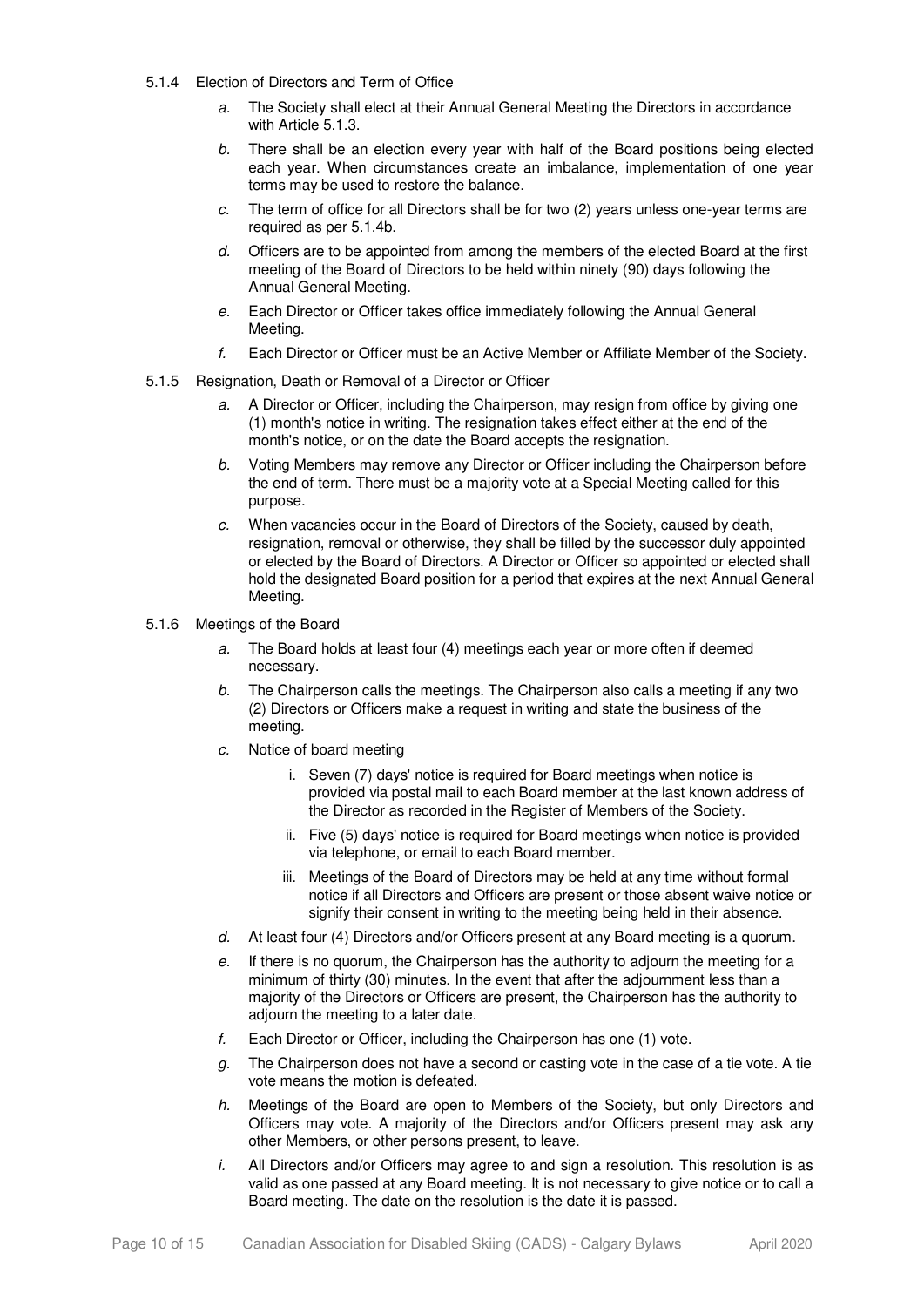- $j.$  Meetings of the Board may be held by alternate methods as agreed to by the board. Directors and/or Officers who participate in these alternate format meetings are considered present for the meeting.
- k. Irregularities or errors done in good faith do not invalidate acts done by any meeting of the Board.
- l. A Director and/or Officer may waive formal notice of a meeting.
- $m$ . Meetings of the Board of Directors shall follow the same business procedures as the Annual General Meeting and in the event of any dispute "Roberts Rules of Order" shall apply unless any policy of the Society provides to the contrary.

# **5.2 Officers**

- 5.2.1 The Officers of the Society shall be the Chairperson, Vice-Chairperson, Secretary, and the Treasurer.
- 5.2.2 The term of office shall be for two (2) years.
- 5.2.3 No Officer may remain on the Executive, and hold any office on the Executive, for more than six (6) consecutive years.
- 5.2.4 When vacancies occur in an Office of the Society, caused by death, resignation, expulsion or otherwise, the same shall be filled by the successor duly appointed or elected by the Board of Directors. Any Officer so appointed or elected shall hold the designated Office for a period that expires at the next Annual General Meeting.

#### **5.3 Duties of the Officers of the Society**

- 5.3.1 The Chairperson:
	- a. Supervises the affairs of the Board,
	- b. Shall exercise general supervision over the work and activities of the staff of the Society.
	- c. Attends all meetings of the Society, the Board and the Executive Committee;
	- d. When present, chairs all meetings of the Society, the Board and Executive Committee;
	- e. Is an ex-officio member of all Committees;
	- f. Acts as the spokesperson for the Society;
	- g. Shall represent the Society at events and functions; and,
	- h. Carries out other duties assigned by the Board.
- 5.3.2 The Vice-Chairperson:
	- a. Attends all meetings of the Society, the Board and the Executive Committee;
	- b. Presides at meetings in the Chairperson's absence. If the Vice-Chairperson is absent, the Directors elect a Chairperson for the meeting.
	- c. Replaces the Chairperson at various functions when asked to do so by the Chairperson or the Board;
	- d. Shall represent the Society at events and functions; and,
	- e. Carries out other duties assigned by the Board.
- 5.3.3 The Secretary:
	- a. Attends all meetings of the Society, the Board and the Executive Committee;
	- b. Keeps accurate minutes of these meetings;
	- c. Has charge of the Board's correspondence;
	- d. Makes sure a record of names and addresses of all Members of the society is kept;
	- e. Makes sure all notices of various meetings are sent;
	- f. Makes sure annual fees are collected and deposited;
	- g. Keeps the Seal of the Society;
	- h. Files the annual return, changes in the Directors of the organization, amendments in the bylaws and other incorporating documents with the Corporate Registry; and
	- i. Carries out other duties assigned by the Board.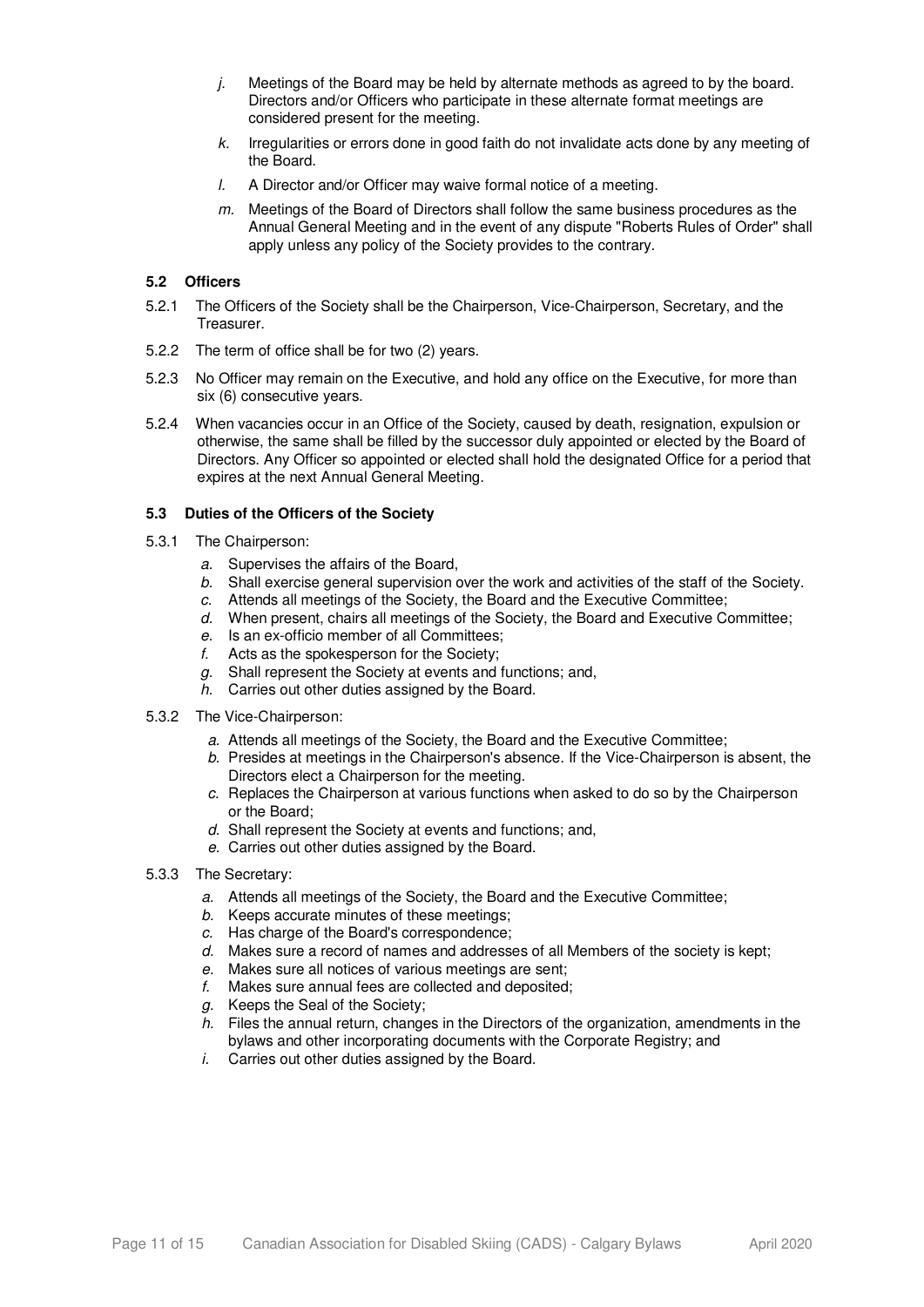- 5.3.4 The Treasurer:
	- a. Attends all meetings of the Society, the Board and the Executive Committee;
	- b. Makes sure all monies paid to the Society are deposited in a chartered bank, treasury branch or trust company chosen by the Board;
	- c. Makes sure a detailed account of revenues and expenditures is presented to the Board as requested;
	- d. Makes sure an audited statement (according to the Societies Act) of the financial position of the Society is prepared and presented to the Annual General Meeting;
	- e. Chairs the Finance Committee;
	- f. Shall represent the Society at events and functions; and,
	- g. Carries out other duties assigned by the Board.
- 5.3.5 Director At Large
	- a. Attends all meetings of the Society, the Board and the Executive Committee;
	- $b.$  Executes policies, programs, initiatives and other activities related to the day to day operations in the specific area of responsibility;
	- c. Has the responsibility and authority to provide direction in areas not covered by policy in the specific area of responsibility, until given direction by the board;
	- d. Creates a culture of mutual respect that is integral to an effective organization;
	- e. May be authorized by the Board to make purchases and enter into agreements and contracts affecting the day-to-day operations of the Society in the specific area of responsibility;
	- f. Identifies and recommends areas for policy development to the board;
	- g. Recommends recruitment and selection of additional staff, for example Coaches, CADS Course Facilitators, Instructors, additional part-time staff in the specific area of responsibility;
	- h. Involved in the hiring, supervision, and motivation of volunteers and staff in the specific area of responsibility;
	- i. Conducts regular performance reviews of volunteers and staff including Coaches, Course Facilitators, Instructors, and additional part-time staff in the specific area of responsibility. These evaluations should be completed 21 days prior to the AGM;
	- $j.$  Ensures all accidents, injuries, incidents, and hazards in the specific area of responsibility are reported immediately in writing to the Board and ensures a Canadian Snowsports Association (CSA) Accident Form, relevant activity centre accident form, and/or Alberta Occupational Health and Safety reporting is completed and submitted to the relevant bodies with the assistance of the Board as required;
	- k. Chairs a subcommittee where required;
	- l. Shall represent the Society at events and functions when required; and,
	- m. Carries out other duties assigned by the Board.
- 5.3.6 Ski School Director (ex-officio)
	- a. Attends meetings of the Society, the Board and the Executive Committee as directed by the board;
	- b. Executes policies, programs, initiatives and other activities related to the day to day operations;
	- c. Has the responsibility and authority to provide direction in areas not covered by policy, until given direction by the board;
	- d. Creates a culture of mutual respect is integral to an effective organization;
	- e. May be authorized by the Board to make purchases and enter into agreements and contracts affecting the day-to-day operations of the Society;
	- f. Recommends recruitment and selection of additional staff, for example Coaches, CADS Course Facilitators, and Instructors;
	- $g$ . Involved in the hiring, supervision, and motivation of volunteers and staff;
	- h. Implements periodic evaluations of the organization to ensure that the Society is effective and remains true to its mission;
	- i. Conducts regular performance reviews of Coaches, Course Facilitators, Instructors, and additional part-time staff;
	- $j.$  Identifies and recommends requirements for equipment to enable the ongoing effective provision of activities;
	- k. Ensures all accidents, injuries, incidents, and hazards are reported immediately in writing to the board, and a Canadian Snowsports Association (CSA) Accident Form completed and submitted to the CSA as required;
	- l. Shall represent the Society at events and functions; and,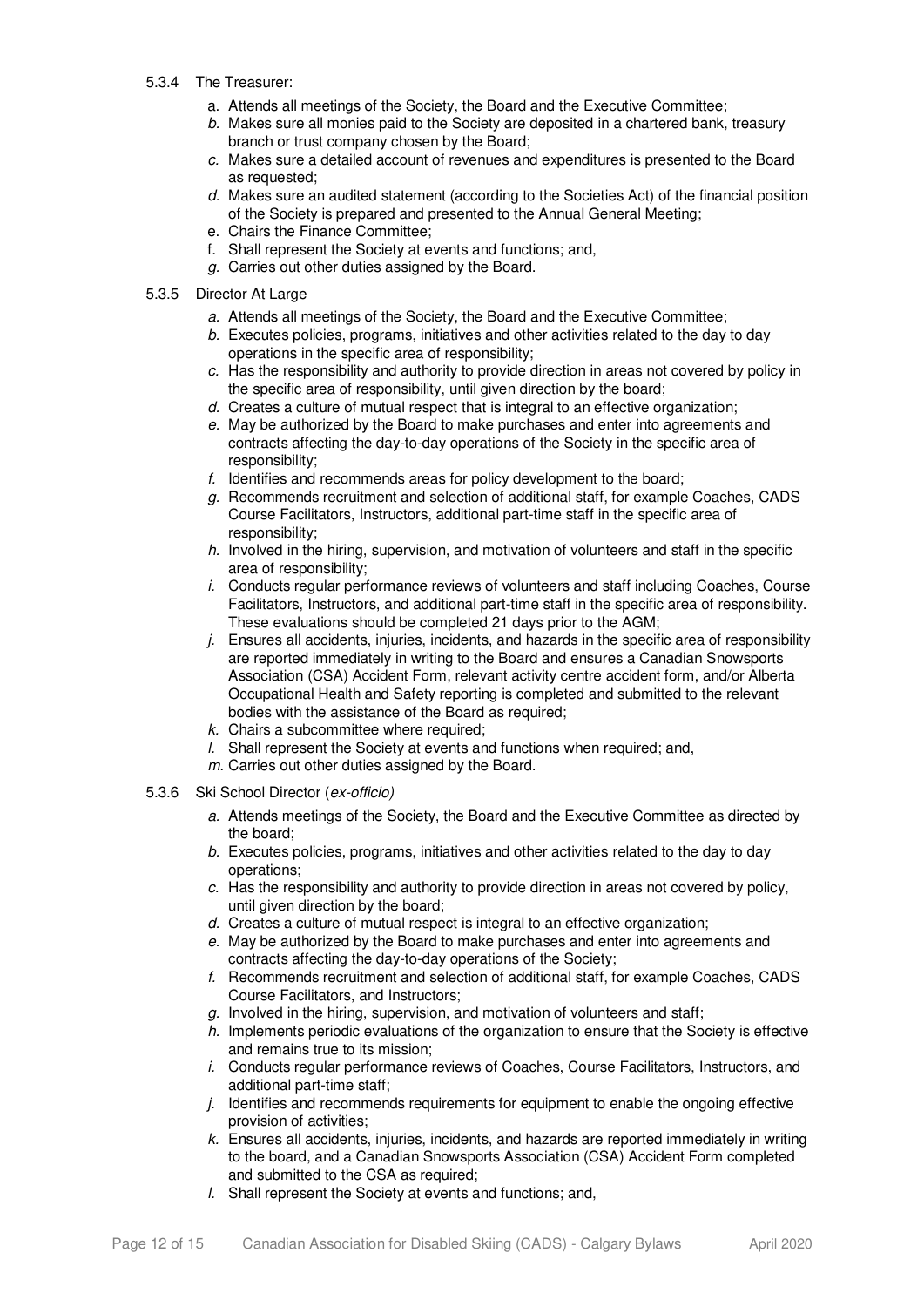m. Carries out other duties assigned by the Board.

# **5.4 Board Committees**

- 5.4.1 Establishing Committees
	- a. The Board may appoint committees to advise the Board.
	-
	- b. The structure and duties shall be in accordance with the Society's policy manual.<br>c. Members of the Committees may either be selected by the Chairnerson of the spo Members of the Committees may either be selected by the Chairperson of the specific committee or volunteer their services.
	- d. Special Committees of the Society may be appointed by the Chairperson or the Board of Directors, as may be necessary from time to time. A Special Committee shall cease to exist once its task is complete and its final report has been submitted to the Society.
- 5.4.2 General Procedures for Committees
	- a. A Board member must be the chair of each committee created by the Board.
	- b. The Chair of the committee calls committee meetings. Committees shall meet as deemed necessary by the Chairperson of that committee. Each committee records minutes of its meetings and distributes these minutes to the Chairperson of the Board of Directors.
	- c. Each committee provides reports to each Board meeting at the Board's request.

#### 5.4.3 Notice

Two (2) days' notice is mailed, emailed or otherwise delivered to each member of the committee.

The notice states the date, place and time of the committee meeting. Committee members may waive notice.

5.4.4 Quorum

Unless otherwise determined by the Board, two (2) members of a committee present at a meeting shall be quorum.

5.4.5 Voting

Each member of the committee, including the Chairperson, has (1) vote at the committee meeting. The Chair does not have a casting vote in case of a tie. In the event of a tie, the motion is defeated.

# **5.5 Staff Employment**

- 5.5.1 The Board may hire permanent or part time paid positions deemed necessary to the efficient operation of the Society and the fulfillment of its objectives.
- 5.5.2 The Board may hire permanent or part-time paid Executive Director positions deemed necessary to the efficient operation of the Society and the fulfillment of its objectives. An Executive Director will be considered staff and may, at the discretion of the Board, be required to attend Board of Directors meetings but will not have a vote.
- 5.5.3 Any staff may not hold a Director position on the Board, but shall report to the Board of Directors and may, at the discretion of the Board, attend Board of Directors meetings but shall not have a vote.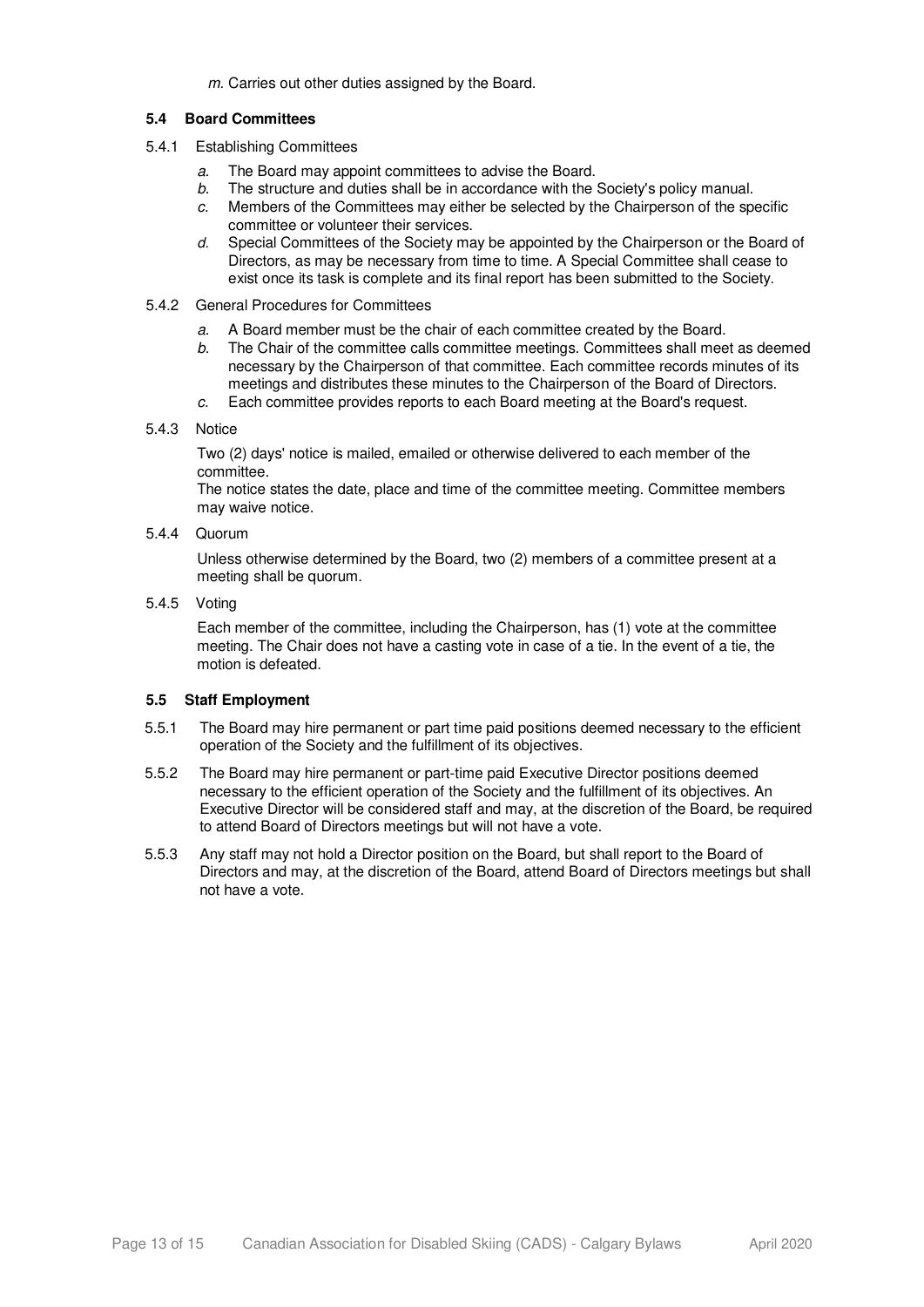#### **ARTICLE 6 - FINANCE AND OTHER MANAGEMENT**

## **6.1 The Registered Office**

The Registered Office of the Society is located in Calgary, Alberta. Another place may be established at the Annual General Meeting or by resolution of the Board.

# **6.2 Finance and Auditing**

- 6.2.1 The fiscal year of the Society shall be from September 1 to August 31 of each year.
- 6.2.2 There must be an audit of the books, accounts and records of the Society at least once each fiscal year.
- 6.2.3 At each Annual General Meeting of the Society, the appointed auditors submit a complete financial statement for the previous financial year.
	- a. This statement sets out the Society's income, disbursements, assets and liabilities.
	- b. This statement must be signed by the appointed auditors.
	- c. The auditors are appointed either at the Society's Annual General Meeting or by the Board when deemed necessary.
- 6.2.4 For the purpose of this section, Audit means a Review engagement from an independent practitioner.

# **6.3 Seal of the Society**

- 6.3.1 The Board may adopt a seal as the Seal of the Society.
- 6.3.2 The Secretary has control and custody of the seal, unless the Board decides otherwise.
- 6.3.3 The Seal of the Society can only be used by Officers or Directors authorized by the Board.
- 6.3.4 The Board must pass a motion to name the authorized Officers or Directors.

# **6.4 Cheques and Contracts of the Society**

- 6.4.1 The Board may designate up to four (4) of its Officers and/or Directors to act as signing authorities for the Society.
- 6.4.2 The Board may authorize staff to sign cheques for certain amounts and circumstances.
- 6.4.3 All Cheques or eTransfers must be signed or authorized by two Officers and/or Directors with signing authority for the Society.
- 6.4.4 All contracts of the Society must be signed by the Officers, Directors or other persons authorized to do so by resolution of the Board.

#### **6.5 The Keeping and Inspection of the Books and Records of the Society.**

- 6.5.1 The Secretary keeps a copy of the Minute Books and records minutes of all meetings of the Members and of the Board.
- 6.5.2 The Secretary keeps the original Minute Books at the Registered Office of the Society. This record contains minutes from all meetings of the Society, the Board and the Executive Committee.
- 6.5.3 The Board keeps and files all necessary books and records of the Society as required by the Bylaws, the Societies Act, or any other statute or laws.
- 6.5.4 Any Member wishing to inspect the books or records of the Society must give reasonable notice to the Chairperson or the Secretary of the Society of their intention to do so.
- 6.5.5 The books and records of the Society shall be open to inspection by the members of the Board at all meetings.
- 6.5.6 Unless otherwise permitted by the Board, such inspection will take place only at the Registered Office, or other regular business premises operated by the Society, during normal business hours.
- 6.5.7 All financial records of the Society are open for such inspection by the Members.
- 6.5.8 Other records of the Society are also open for inspection, except for records that the Board designates as confidential.